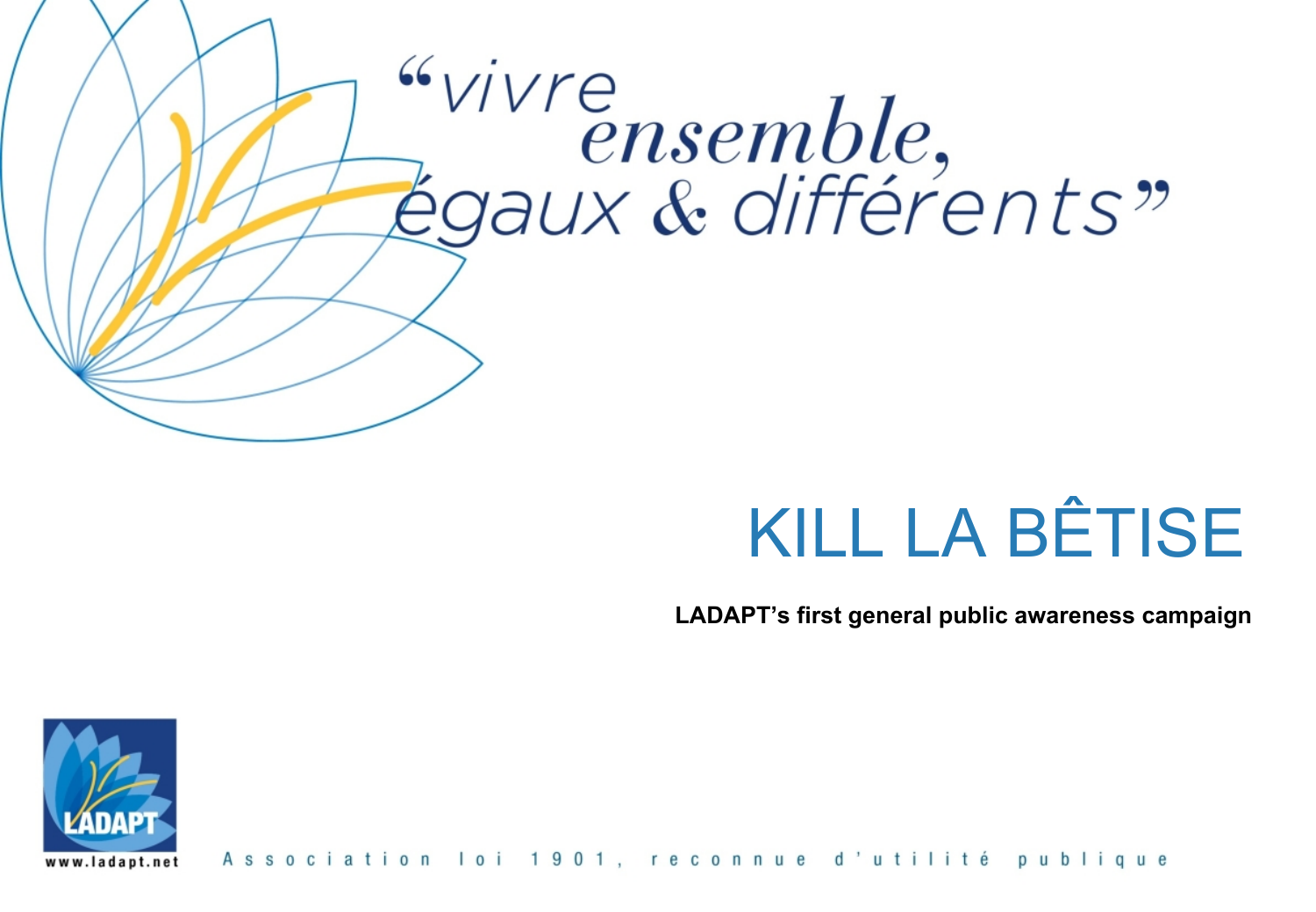

# LEGISLATIVE CONTEXT

### Law of February 11<sup>th</sup> 2005

France passed a law for equal rights and opportunities, participation and Citizenship of persons with disabilities.

### The United Nations' Convention on the Rights of Persons with Disabilities

France ratified the UNCRPD in 2010.

Not only symbolic, but also factual.

By ratifying it, the States proclaim their involvement and commitment to the international Community.

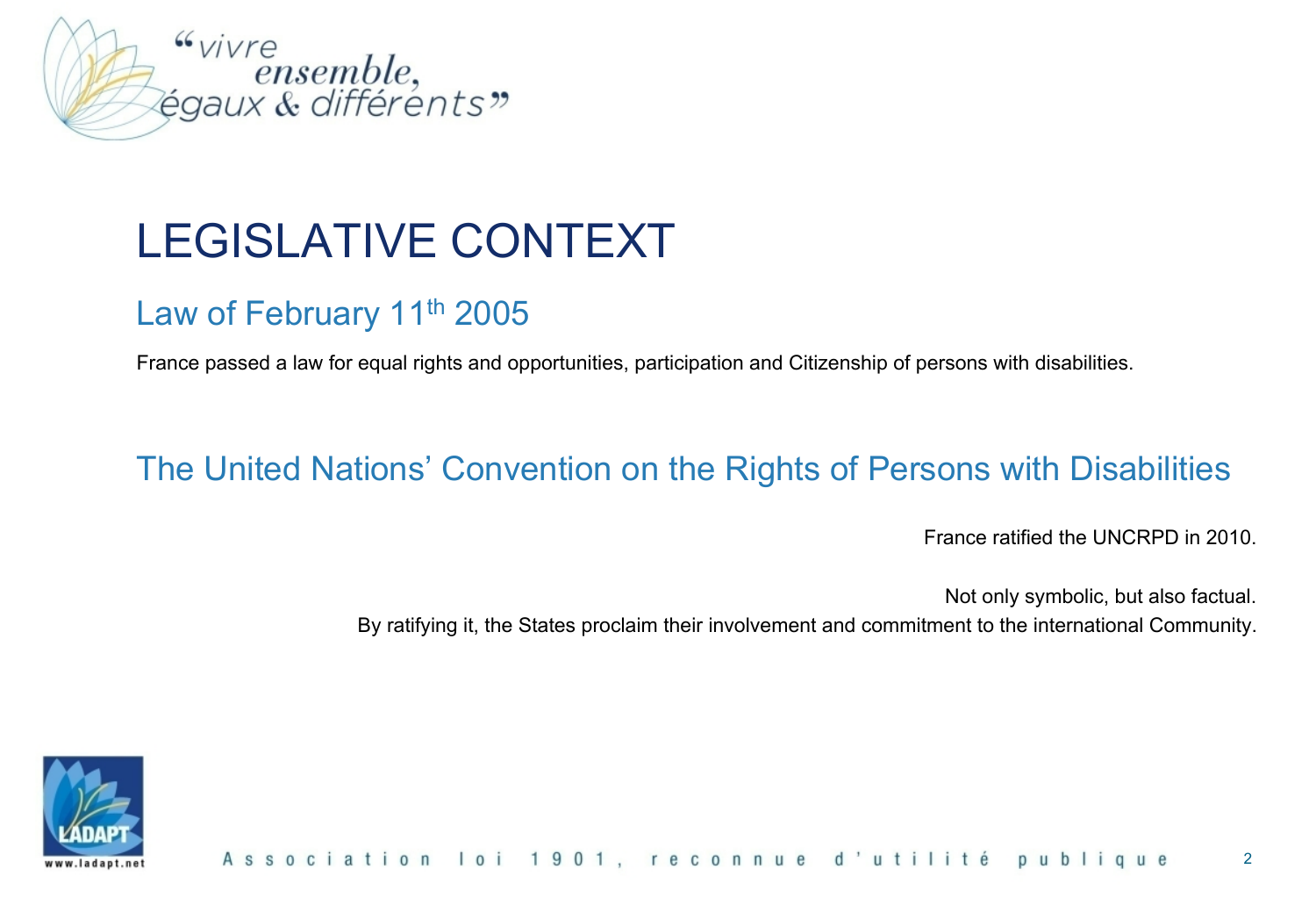

# THE RECOGNITION OF PEOPLE WITH DISABILITY: A DREAM?

10 years after the Law of February 11<sup>th</sup> 2005 was passed in France, many people with disability note that the hopes have not been achieved as expected.

The recognition of people with disability as a full citizen is still not reality.

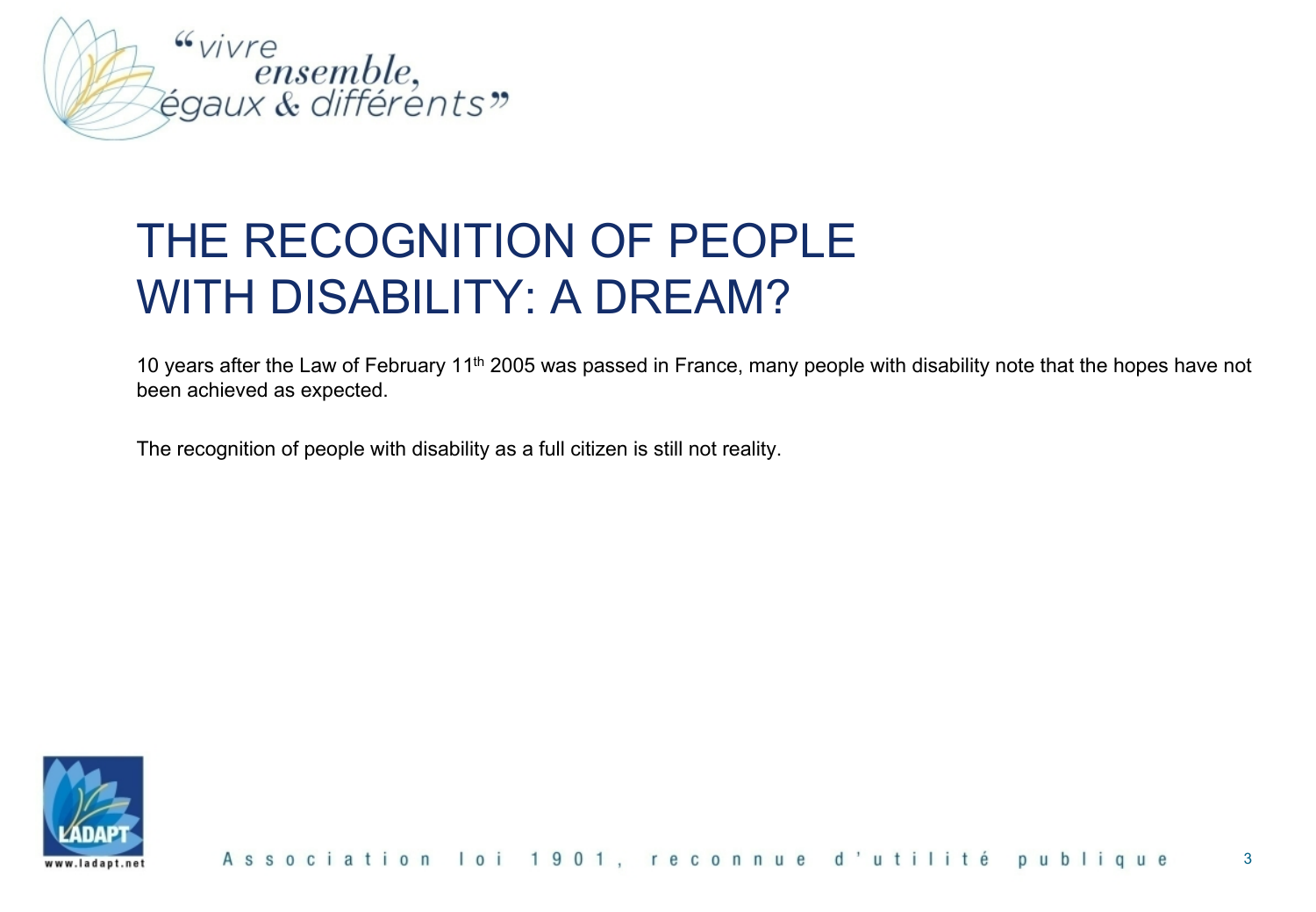

### THE AIMS OF THE CAMPAIGN

Today, disability has many different meanings: autonomy loss, inborn handicap, life incident, chronic disease, new types of disabilities… Almost 10 millions persons are concerned in France: families, caregivers, relatives…

Our Society must take care of the fragile and vulnerable people.

We have to be teachers, particularly with the general public, so the differences, diversity will be more understood and supported.

The 3<sup>rd</sup> of December 2015, for the International Day of People with a Disability, LADAPT launched the first opus of its general public awareness, named **#KillLaBetise** (Kill the foolishness).

**The #KillLaBetise campaign was thought to remind everyone it is our duty to change mentalities, so we will change behaviours.**

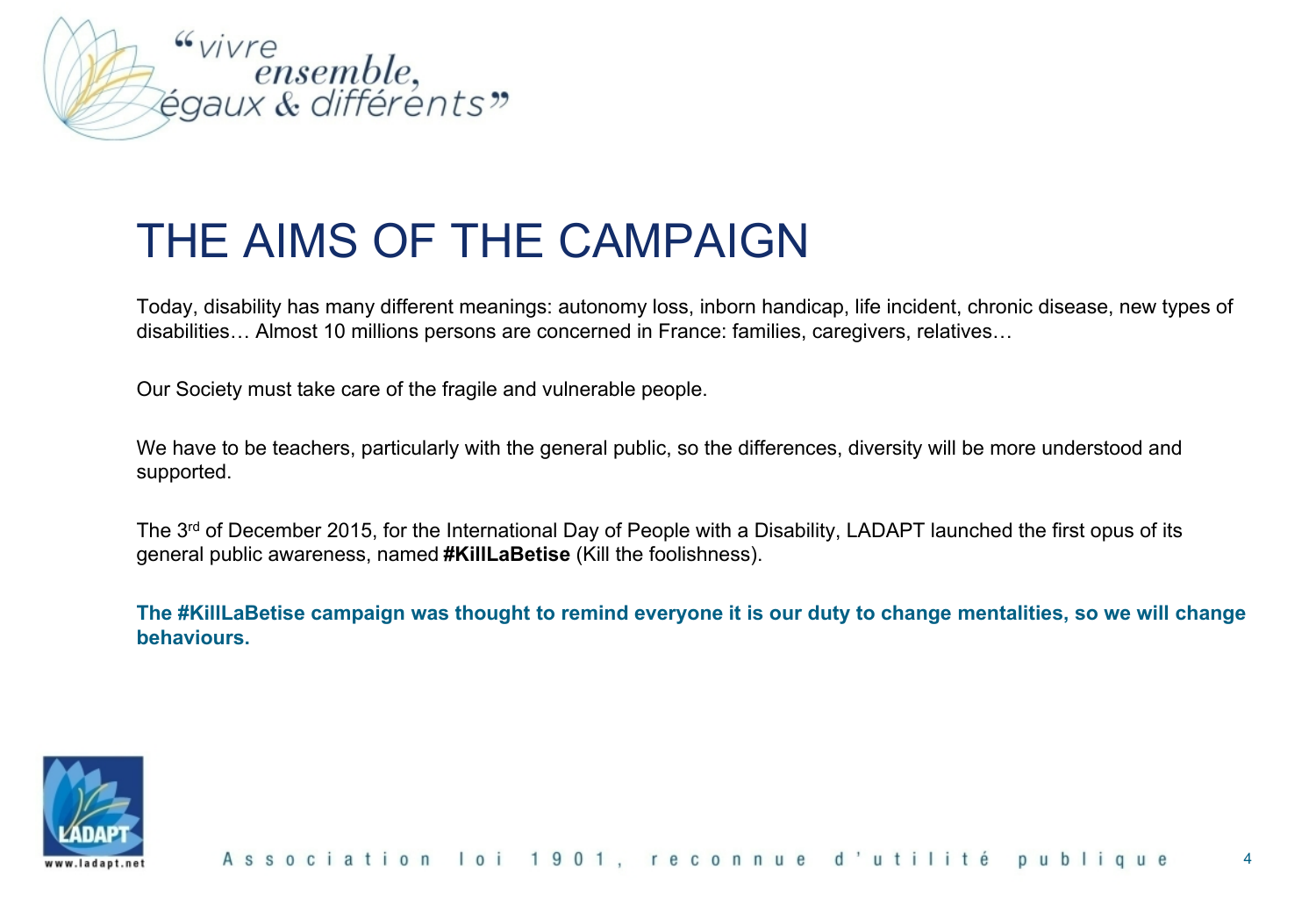

### THE AIMS OF THE CAMPAIGN

- **inviting the general public to realize that every single person**, at some point, could think of a disability related stereotypes.

- **encouraging the general public to denounce the daily indifference**, injustice, inequality, and giving him the desire to defend its ideas, its values.

- **building together an inclusive society**, for what benefits the most vulnerable, will benefit us all.

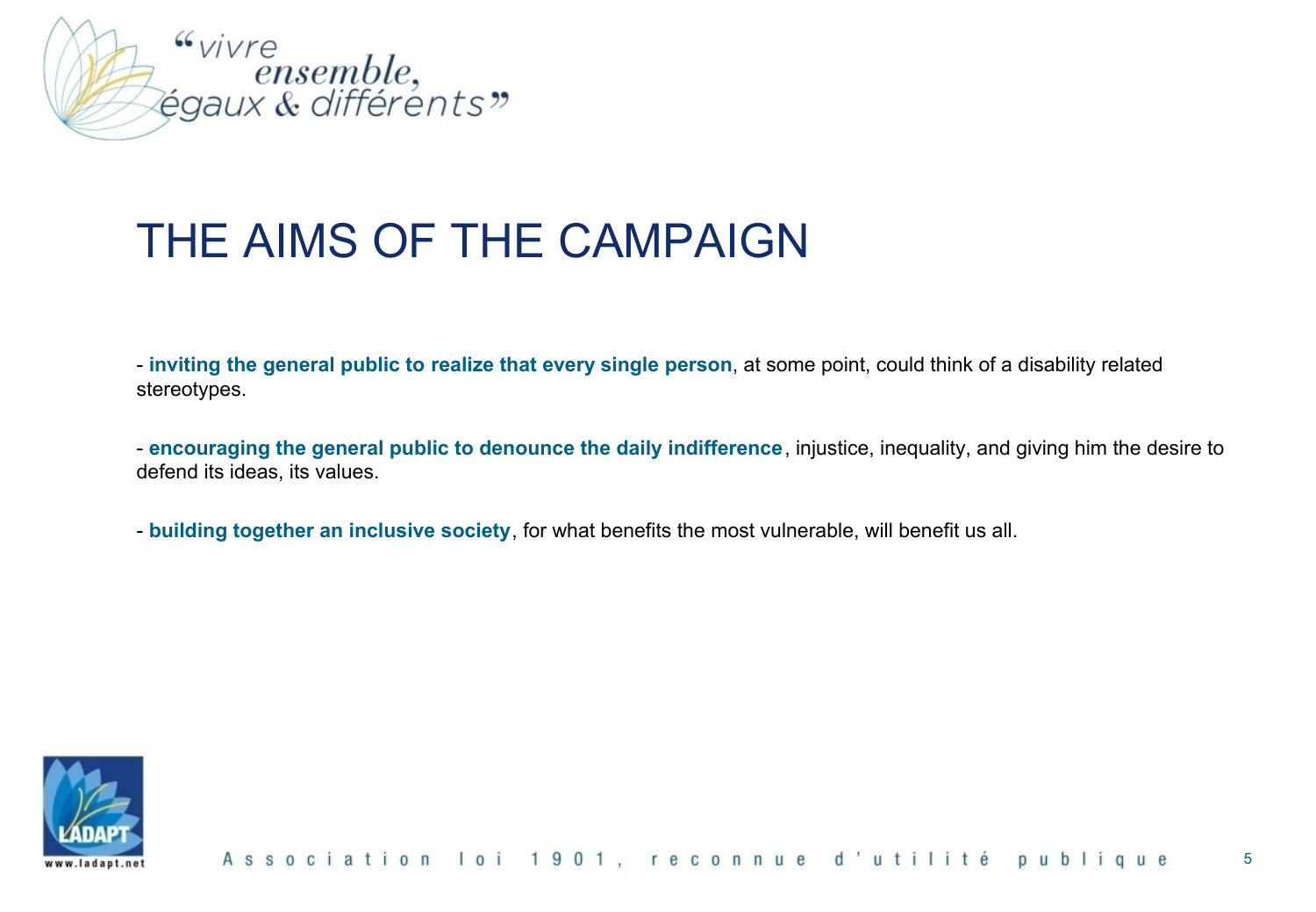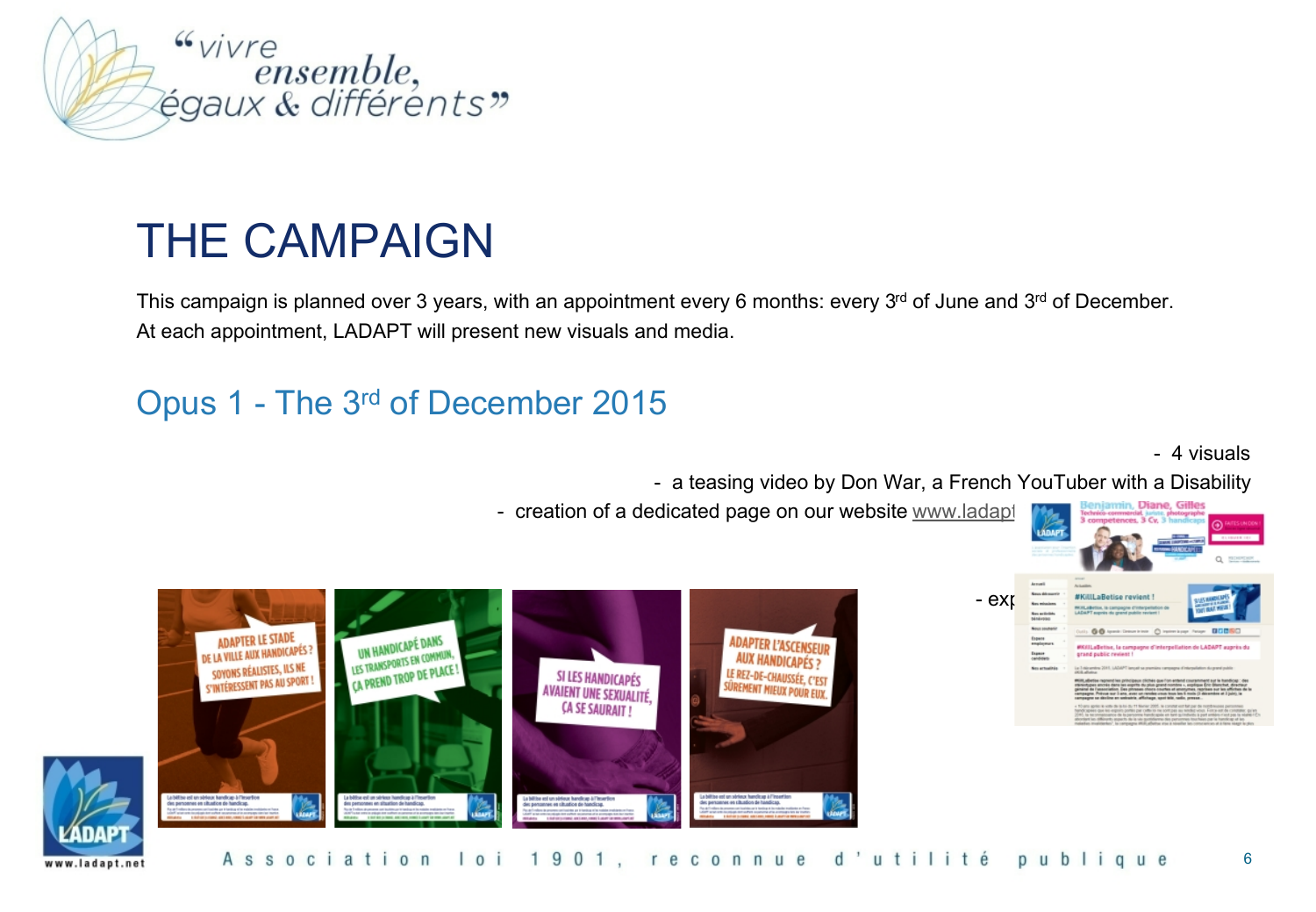

# THE CAMPAIGN

### Opus 2 - The 3rd of June 2016

- 4 new visuals



- launching of the web fiction #KillLaBetise, 5 spots released
- operation « Handidrone »